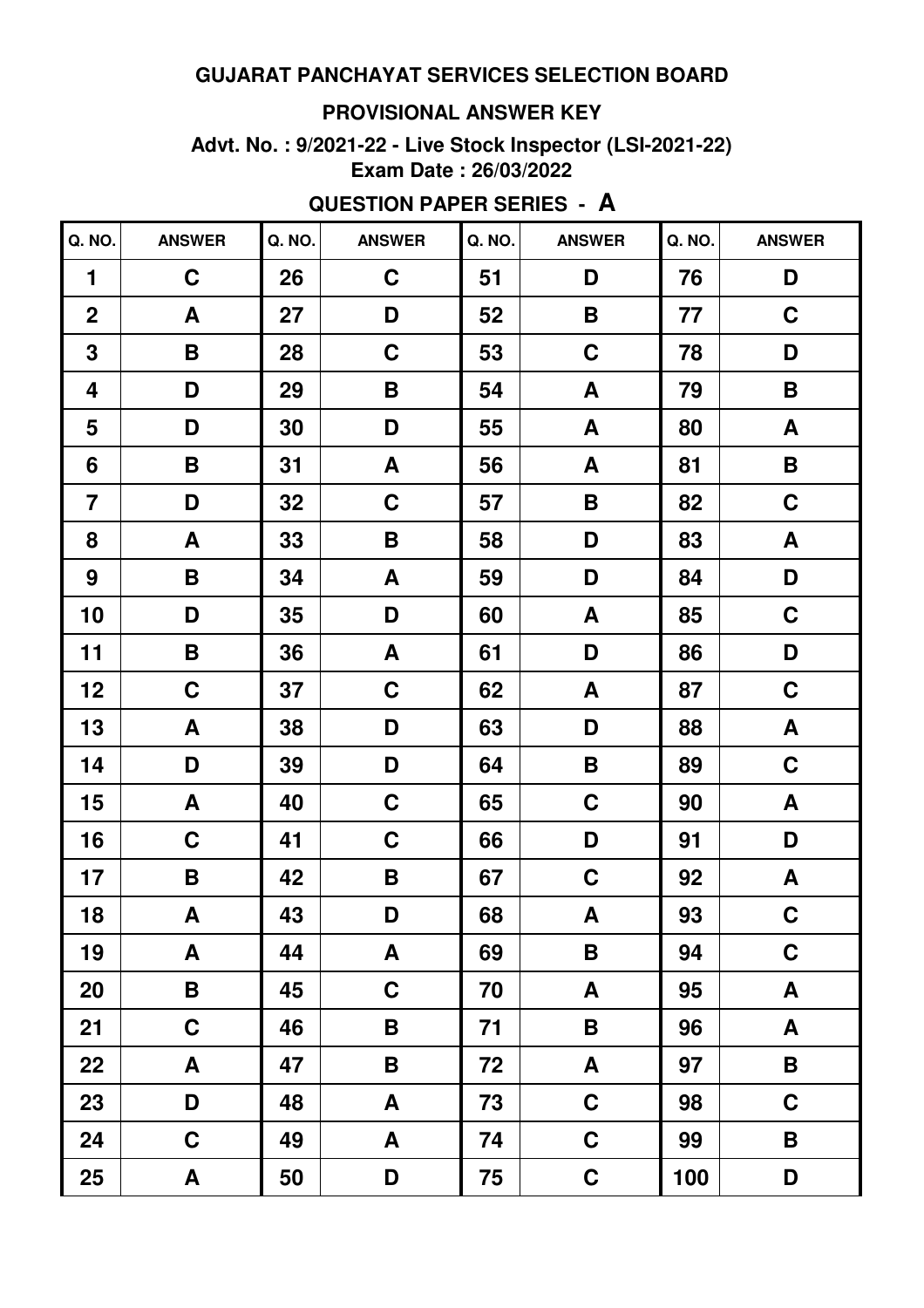# **PROVISIONAL ANSWER KEY**

#### **Advt. No. : 9/2021-22 - Live Stock Inspector (LSI-2021-22) Exam Date : 26/03/2022**

| Q. NO.           | <b>ANSWER</b> | Q. NO. | <b>ANSWER</b>      | Q. NO. | <b>ANSWER</b>      | Q. NO. | <b>ANSWER</b>      |
|------------------|---------------|--------|--------------------|--------|--------------------|--------|--------------------|
| 1                | $\mathbf C$   | 26     | B                  | 51     | B                  | 76     | $\mathbf C$        |
| $\boldsymbol{2}$ | A             | 27     | $\mathbf C$        | 52     | $\mathbf C$        | 77     | D                  |
| 3                | B             | 28     | D                  | 53     | A                  | 78     | B                  |
| 4                | $\mathbf C$   | 29     | A                  | 54     | B                  | 79     | A                  |
| 5                | D             | 30     | B                  | 55     | D                  | 80     | B                  |
| 6                | A             | 31     | $\pmb{\mathsf{B}}$ | 56     | B                  | 81     | $\mathbf C$        |
| $\overline{7}$   | A             | 32     | B                  | 57     | D                  | 82     | A                  |
| 8                | D             | 33     | B                  | 58     | $\mathbf{A}$       | 83     | D                  |
| 9                | D             | 34     | B                  | 59     | $\mathbf C$        | 84     | D                  |
| 10               | D             | 35     | $\mathbf C$        | 60     | $\mathbf{A}$       | 85     | $\mathbf C$        |
| 11               | D             | 36     | D                  | 61     | D                  | 86     | B                  |
| 12               | A             | 37     | A                  | 62     | $\mathbf C$        | 87     | B                  |
| 13               | A             | 38     | $\mathbf C$        | 63     | $\mathsf B$        | 88     | D                  |
| 14               | A             | 39     | B                  | 64     | D                  | 89     | D                  |
| 15               | B             | 40     | D                  | 65     | $\mathbf C$        | 90     | A                  |
| 16               | B             | 41     | A                  | 66     | A                  | 91     | B                  |
| 17               | $\mathbf C$   | 42     | B                  | 67     | B                  | 92     | D                  |
| 18               | $\mathbf C$   | 43     | D                  | 68     | $\pmb{\mathsf{B}}$ | 93     | $\pmb{\mathsf{A}}$ |
| 19               | A             | 44     | A                  | 69     | B                  | 94     | D                  |
| 20               | D             | 45     | $\mathbf C$        | 70     | B                  | 95     | $\mathbf C$        |
| 21               | D             | 46     | $\mathbf C$        | 71     | D                  | 96     | A                  |
| 22               | A             | 47     | $\mathbf C$        | 72     | D                  | 97     | A                  |
| 23               | A             | 48     | B                  | 73     | D                  | 98     | $\mathbf B$        |
| 24               | B             | 49     | B                  | 74     | A                  | 99     | $\mathbf C$        |
| 25               | D             | 50     | $\mathbf C$        | 75     | A                  | 100    | B                  |

# **QUESTION PAPER SERIES - B**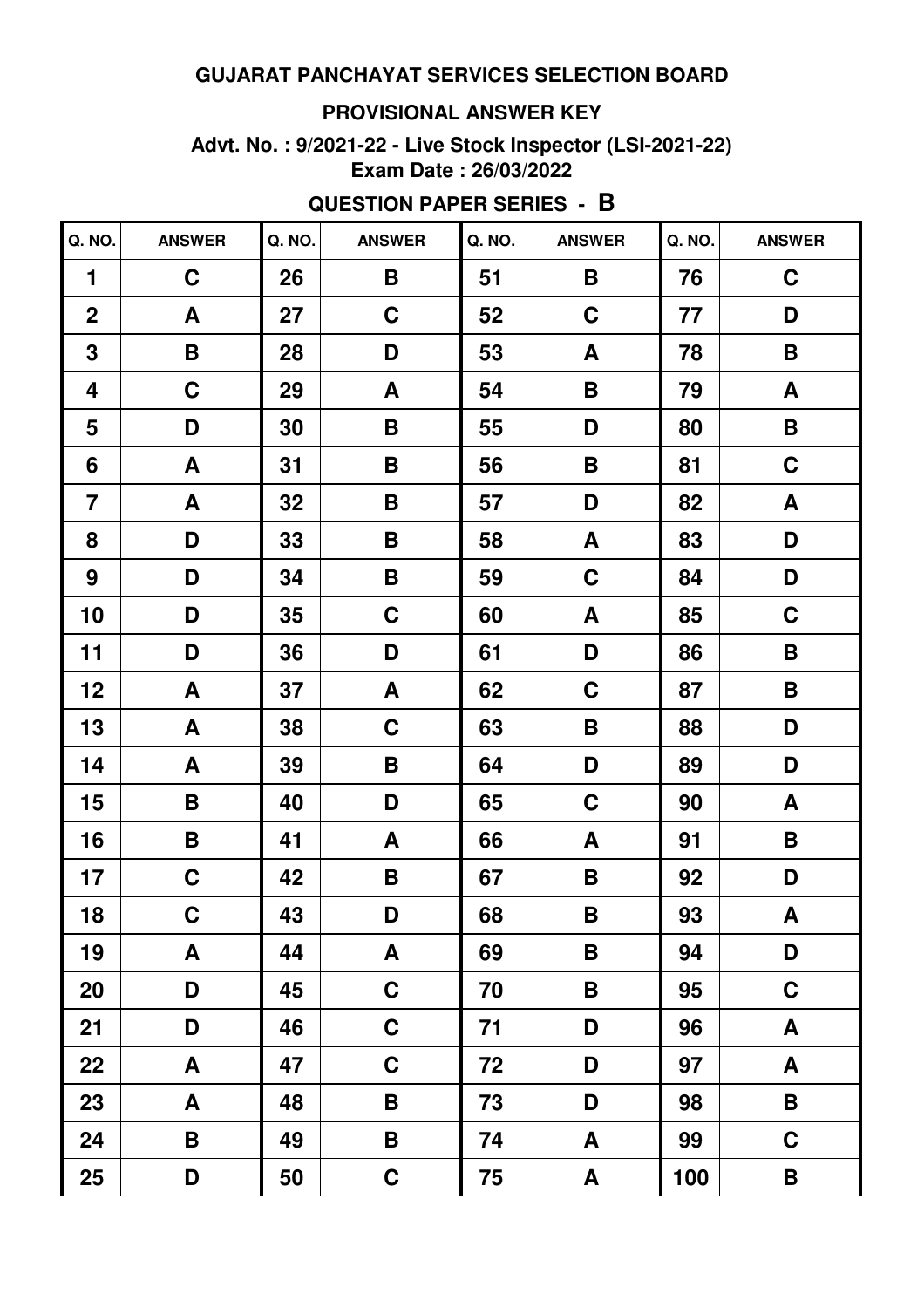# **PROVISIONAL ANSWER KEY**

#### **Advt. No. : 9/2021-22 - Live Stock Inspector (LSI-2021-22) Exam Date : 26/03/2022**

| Q. NO.                  | <b>ANSWER</b>      | Q. NO. | <b>ANSWER</b>      | Q. NO. | <b>ANSWER</b>             | Q. NO. | <b>ANSWER</b> |
|-------------------------|--------------------|--------|--------------------|--------|---------------------------|--------|---------------|
| $\blacksquare$          | D                  | 26     | D                  | 51     | B                         | 76     | D             |
| $\mathbf 2$             | $\pmb{\mathsf{B}}$ | 27     | $\pmb{\mathsf{B}}$ | 52     | B                         | 77     | $\mathbf C$   |
| $\mathbf 3$             | A                  | 28     | A                  | 53     | B                         | 78     | $\mathbf C$   |
| 4                       | B                  | 29     | A                  | 54     | $\mathbf C$               | 79     | B             |
| 5                       | A                  | 30     | $\pmb{\mathsf{B}}$ | 55     | B                         | 80     | A             |
| 6                       | B                  | 31     | $\pmb{\mathsf{B}}$ | 56     | A                         | 81     | $\mathbf C$   |
| $\overline{\mathbf{7}}$ | $\mathbf C$        | 32     | $\mathbf C$        | 57     | $\mathbf C$               | 82     | D             |
| 8                       | B                  | 33     | $\pmb{\mathsf{B}}$ | 58     | $\mathbf C$               | 83     | A             |
| 9                       | B                  | 34     | $\mathbf C$        | 59     | A                         | 84     | A             |
| 10                      | D                  | 35     | $\mathbf C$        | 60     | $\mathbf C$               | 85     | D             |
| 11                      | D                  | 36     | D                  | 61     | $\mathbf C$               | 86     | D             |
| 12                      | B                  | 37     | D                  | 62     | A                         | 87     | A             |
| 13                      | $\mathbf C$        | 38     | $\mathbf C$        | 63     | D                         | 88     | B             |
| 14                      | A                  | 39     | $\mathbf C$        | 64     | A                         | 89     | B             |
| 15                      | A                  | 40     | B                  | 65     | A                         | 90     | D             |
| 16                      | $\mathbf C$        | 41     | $\mathbf C$        | 66     | B                         | 91     | D             |
| 17                      | $\mathbf C$        | 42     | D                  | 67     | $\mathbf C$               | 92     | B             |
| 18                      | D                  | 43     | D                  | 68     | $\boldsymbol{\mathsf{A}}$ | 93     | $\mathbf C$   |
| 19                      | A                  | 44     | $\mathbf C$        | 69     | $\mathbf C$               | 94     | A             |
| 20                      | B                  | 45     | B                  | 70     | $\mathbf C$               | 95     | D             |
| 21                      | D                  | 46     | D                  | 71     | $\mathbf C$               | 96     | $\mathbf C$   |
| 22                      | A                  | 47     | A                  | 72     | B                         | 97     | D             |
| 23                      | A                  | 48     | $\mathbf C$        | 73     | $\mathbf C$               | 98     | A             |
| 24                      | A                  | 49     | $\mathbf C$        | 74     | B                         | 99     | A             |
| 25                      | $\mathbf C$        | 50     | A                  | 75     | B                         | 100    | A             |

# **QUESTION PAPER SERIES - C**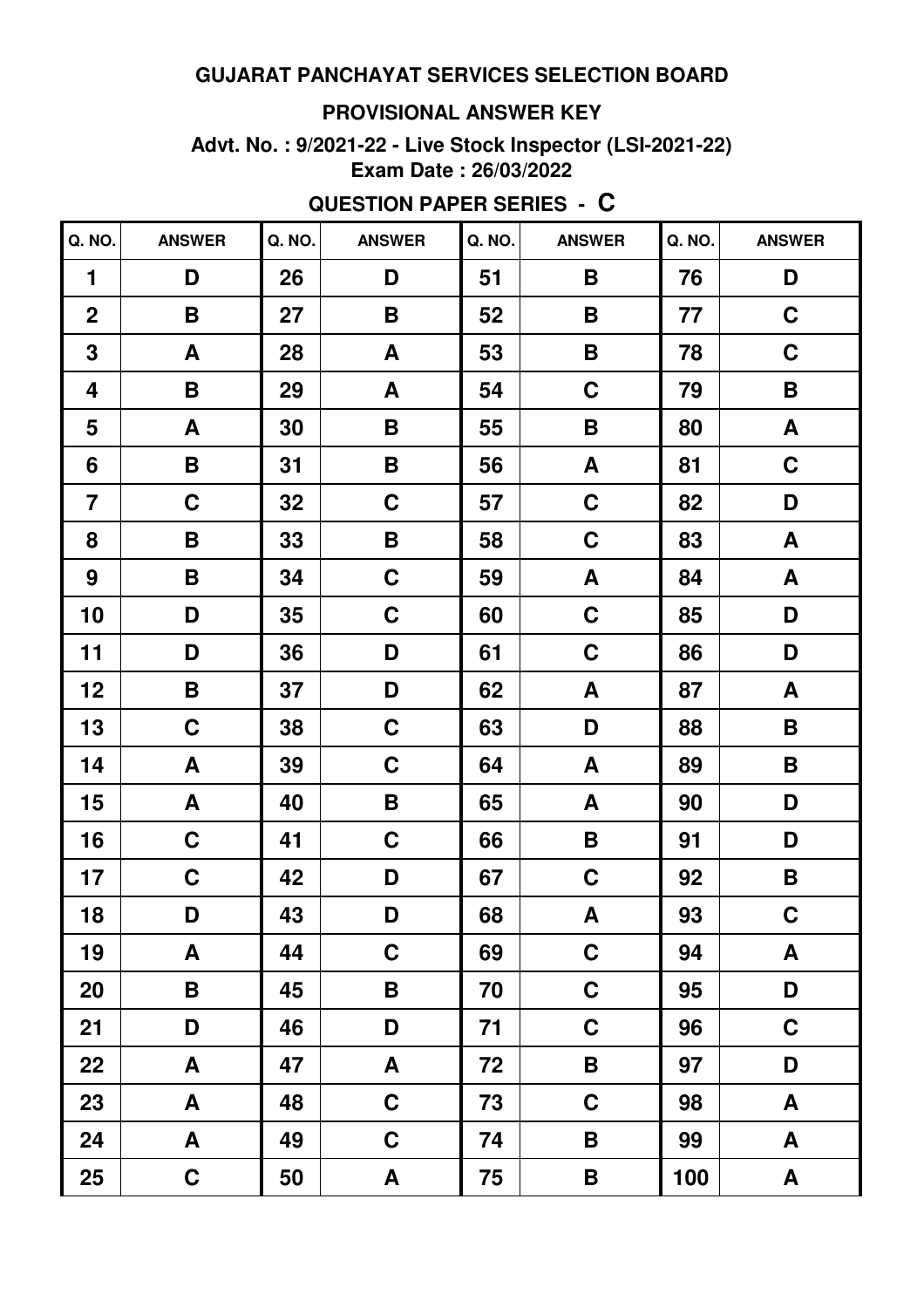#### **PROVISIONAL ANSWER KEY**

#### **Advt. No. : 9/2021-22 - Live Stock Inspector (LSI-2021-22) Exam Date : 26/03/2022**

| Q. NO.         | <b>ANSWER</b>      | Q. NO. | <b>ANSWER</b> | Q. NO. | <b>ANSWER</b>      | Q. NO. | <b>ANSWER</b>    |
|----------------|--------------------|--------|---------------|--------|--------------------|--------|------------------|
| $\blacksquare$ | B                  | 26     | D             | 51     | A                  | 76     | B                |
| $\mathbf 2$    | $\pmb{\mathsf{B}}$ | 27     | B             | 52     | $\mathbf C$        | 77     | $\mathbf C$      |
| 3              | $\mathbf C$        | 28     | D             | 53     | A                  | 78     | $\mathbf C$      |
| 4              | A                  | 29     | $\mathbf C$   | 54     | $\mathbf C$        | 79     | B                |
| 5              | $\mathbf C$        | 30     | A             | 55     | D                  | 80     | B                |
| 6              | A                  | 31     | D             | 56     | D                  | 81     | $\mathbf C$      |
| $\overline{7}$ | B                  | 32     | D             | 57     | $\pmb{\mathsf{B}}$ | 82     | D                |
| 8              | D                  | 33     | $\mathbf C$   | 58     | A                  | 83     | B                |
| 9              | D                  | 34     | B             | 59     | $\mathbf C$        | 84     | C                |
| 10             | B                  | 35     | B             | 60     | D                  | 85     | B                |
| 11             | $\mathbf C$        | 36     | D             | 61     | $\mathbf C$        | 86     | $\boldsymbol{A}$ |
| 12             | D                  | 37     | A             | 62     | D                  | 87     | D                |
| 13             | D                  | 38     | A             | 63     | $\mathbf C$        | 88     | D                |
| 14             | $\mathbf C$        | 39     | D             | 64     | D                  | 89     | $\boldsymbol{A}$ |
| 15             | $\mathbf C$        | 40     | A             | 65     | D                  | 90     | $\mathbf C$      |
| 16             | A                  | 41     | B             | 66     | B                  | 91     | B                |
| 17             | $\pmb{\mathsf{B}}$ | 42     | $\mathbf C$   | 67     | D                  | 92     | B                |
| 18             | $\boldsymbol{A}$   | 43     | $\mathbf C$   | 68     | D                  | 93     | B                |
| 19             | A                  | 44     | $\mathbf C$   | 69     | A                  | 94     | D                |
| 20             | D                  | 45     | B             | 70     | A                  | 95     | $\mathbf C$      |
| 21             | D                  | 46     | $\mathbf C$   | 71     | B                  | 96     | B                |
| 22             | B                  | 47     | D             | 72     | D                  | 97     | B                |
| 23             | $\mathbf C$        | 48     | A             | 73     | A                  | 98     | A                |
| 24             | B                  | 49     | D             | 74     | $\mathbf C$        | 99     | B                |
| 25             | $\mathbf C$        | 50     | A             | 75     | D                  | 100    | D                |

# **QUESTION PAPER SERIES - D**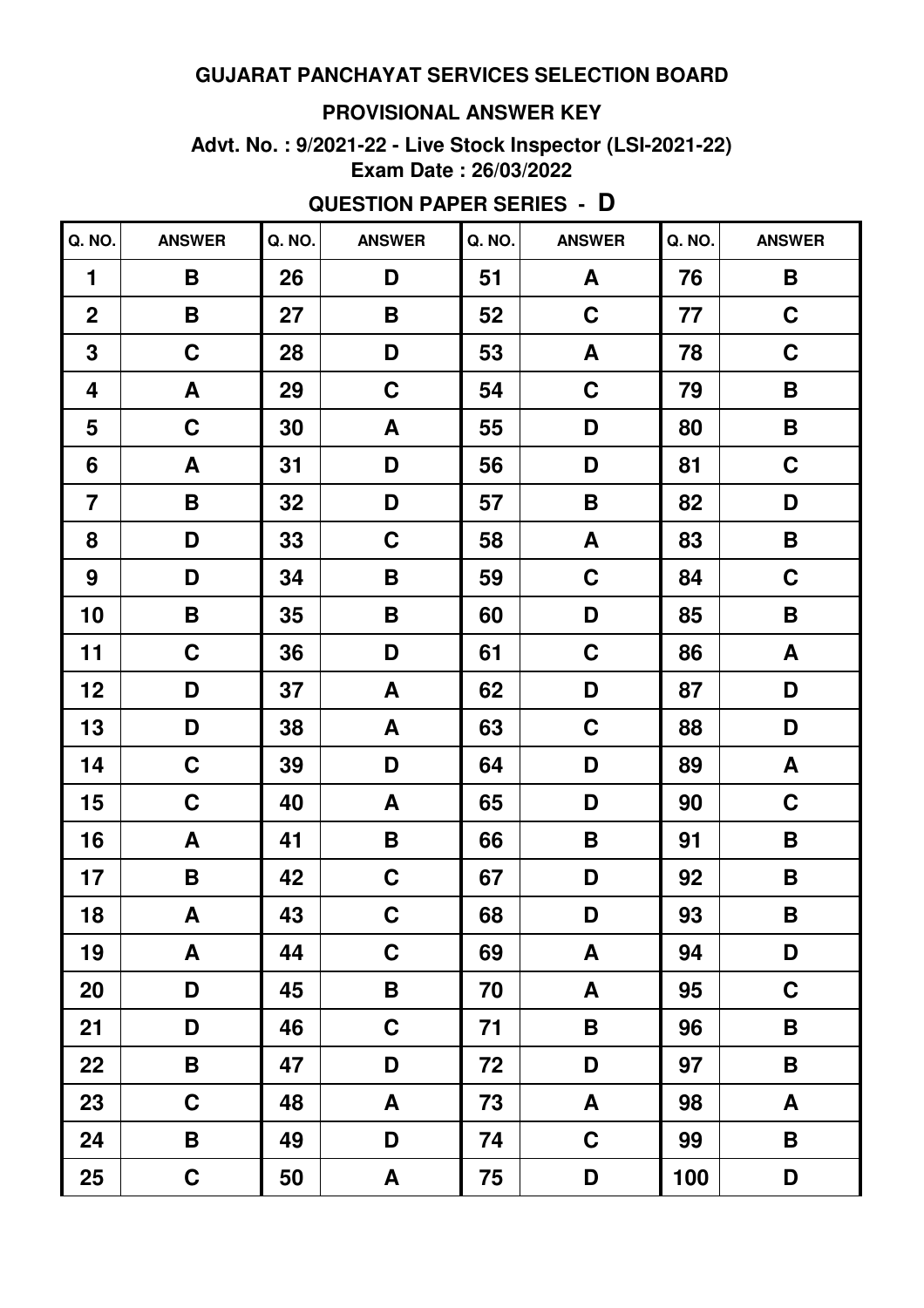#### **PROVISIONAL ANSWER KEY**

#### **Advt. No. : 9/2021-22 - Live Stock Inspector (LSI-2021-22) Exam Date : 26/03/2022**

| Q. NO.                  | <b>ANSWER</b> | Q. NO. | <b>ANSWER</b>      | Q. NO. | <b>ANSWER</b> | Q. NO. | <b>ANSWER</b>      |
|-------------------------|---------------|--------|--------------------|--------|---------------|--------|--------------------|
| 1                       | B             | 26     | A                  | 51     | A             | 76     | $\mathbf C$        |
| $\mathbf 2$             | B             | 27     | A                  | 52     | A             | 77     | $\pmb{\mathsf{B}}$ |
| $\mathbf 3$             | D             | 28     | $\pmb{\mathsf{B}}$ | 53     | $\mathbf C$   | 78     | A                  |
| 4                       | $\mathbf C$   | 29     | A                  | 54     | D             | 79     | $\mathbf C$        |
| 5                       | $\mathbf C$   | 30     | $\mathbf C$        | 55     | A             | 80     | D                  |
| 6                       | A             | 31     | $\mathbf C$        | 56     | $\mathbf C$   | 81     | D                  |
| $\overline{\mathbf{7}}$ | A             | 32     | $\mathbf C$        | 57     | B             | 82     | $\mathbf C$        |
| 8                       | B             | 33     | $\pmb{\mathsf{B}}$ | 58     | D             | 83     | B                  |
| 9                       | $\mathbf C$   | 34     | A                  | 59     | D             | 84     | B                  |
| 10                      | D             | 35     | $\mathbf C$        | 60     | D             | 85     | B                  |
| 11                      | A             | 36     | D                  | 61     | D             | 86     | B                  |
| 12                      | A             | 37     | $\mathbf C$        | 62     | D             | 87     | A                  |
| 13                      | A             | 38     | D                  | 63     | $\mathbf C$   | 88     | $\mathbf C$        |
| 14                      | $\mathbf C$   | 39     | $\mathbf C$        | 64     | $\mathbf C$   | 89     | A                  |
| 15                      | A             | 40     | D                  | 65     | A             | 90     | $\mathbf C$        |
| 16                      | A             | 41     | D                  | 66     | A             | 91     | $\boldsymbol{A}$   |
| 17                      | D             | 42     | B                  | 67     | B             | 92     | A                  |
| 18                      | $\mathbf C$   | 43     | D                  | 68     | D             | 93     | $\pmb{\mathsf{A}}$ |
| 19                      | D             | 44     | B                  | 69     | A             | 94     | $\mathbf B$        |
| 20                      | A             | 45     | D                  | 70     | D             | 95     | $\mathbf C$        |
| 21                      | D             | 46     | B                  | 71     | $\mathbf C$   | 96     | D                  |
| 22                      | D             | 47     | A                  | 72     | A             | 97     | D                  |
| 23                      | $\mathbf C$   | 48     | $\mathsf B$        | 73     | $\mathbf C$   | 98     | A                  |
| 24                      | B             | 49     | D                  | 74     | $\mathbf C$   | 99     | A                  |
| 25                      | A             | 50     | B                  | 75     | B             | 100    | $\mathbf C$        |

# **QUESTION PAPER SERIES - E**